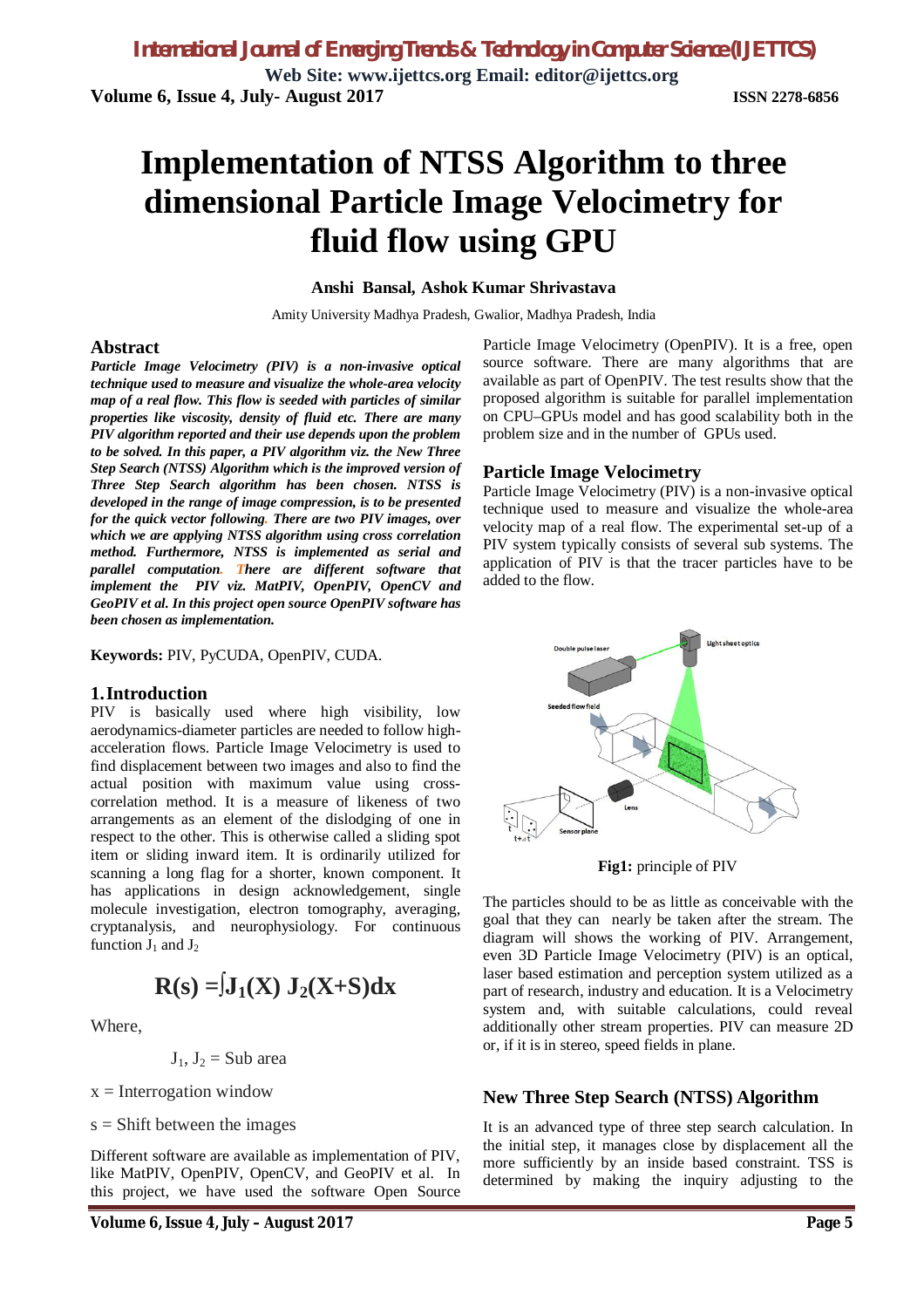# *International Journal of Emerging Trends & Technology in Computer Science (IJETTCS)*

**Web Site: www.ijettcs.org Email: editor@ijettcs.org**

## **Volume 6, Issue 4, July- August 2017 ISSN 2278-6856**

movement vector separate, and a midway stop innovation to distinguish the calculation test. The advantages of NTSS is that it is approved and tried for translational and straight forward shear stream cases. The impediments of NTSS are that most extreme development is bound to 7 pixels**.**



**Fig 2:** Algorithm of NTSS

## **2 .Literature Review**

S.K.Kim et al say that Particle Image Velocimetry technique (PIV) is basically developed by measuring whole flow field, the use of both Qualitatively and quantitatively. Particle Image Velocimetry requires utilization of fast and reliable, computer based techniques for following various particles suspended in a flow field. The NTSS algorithm is the advanced version of Three Step Search (TSS) algorithm, NTSS had been generally utilized as the motion estimation technique in low bit rate video compression application, attributed to its straightforward implementation and capability Since the use of full search block matching (FSBM) with FFT has practically identical speed and better precisions, PIV with NTSS is not popular in two dimensional PIV. In three dimensional PIV estimations, the immense calculation request is anticipated. Therefore according to S.K. there is a need to revisit the use of NTSS. With the three dimensional synthetic images, NTSS algorithm is validated for translational and straightforward flow cases. Here, the NTSS algorithm is connected to the standard images offered by the Visual Society of Japan. The impediment of NTSS is that the maximum movement is confined to 7 pixels. Finally, as New Three Step Search(NTSS) is the modification of Three dimensional Step Search, developed in the range of image compression, is to be presented for the quick vector following in three step search dimensional PIV from the utilization of new three step search to converted and simple shear flow cases, while practically find the accuracy in New Three Step Search and full search block estimation is almost similar but also finding the gain is calculation time by New Three Step Search is best.

Graphic Processing Unit (GPU) were developed primarily to performs the computation for computer graphics mainly texture mapping, shading and rendering polygons etc. These GPU have become highly parallel and multithreaded and much efficient in handling the processes with large amount of data. CPUs consist single Control Unit and ALU whereas GPU incorporates multiple Control Units and ALUs. In this project, Nvidia Geforce GTX 980 Ti GPU, having 2816 CUDA cores and 6 GB RAM is employed.



Compute Unified Device Architecture (CUDA) is a parallel programming architecture for using GPU for directly programming the shaders of underlying GPU. Massively parallel processing over hundreds GPU cores makes it exceptionally compelling at accomplishing huge parallel processing performance. CUDA is a parallel computing platform and programming model invented by NVIDIA.



 **Figure 4:** Nvidia GeForce GTX 980 TI

## **PyCUDA**

PyCUDA is a Library used for accessing the CUDA capabilities of a GPU from Python programming language. PyCUDA gives you simple, Pythonic access to NVidia's CUDA parallel calculation API. A few wrappers of the CUDA API as of now exist–so why the requirement for PyCUDA. PyCUDA has compiled the CUDA source code and uploaded it. PyCUDA is a python programming environment for CUDA, object clean-up attached to lifetime of items. There are different packages that are required for installation of PyCUDA. PyCUDA' base layer